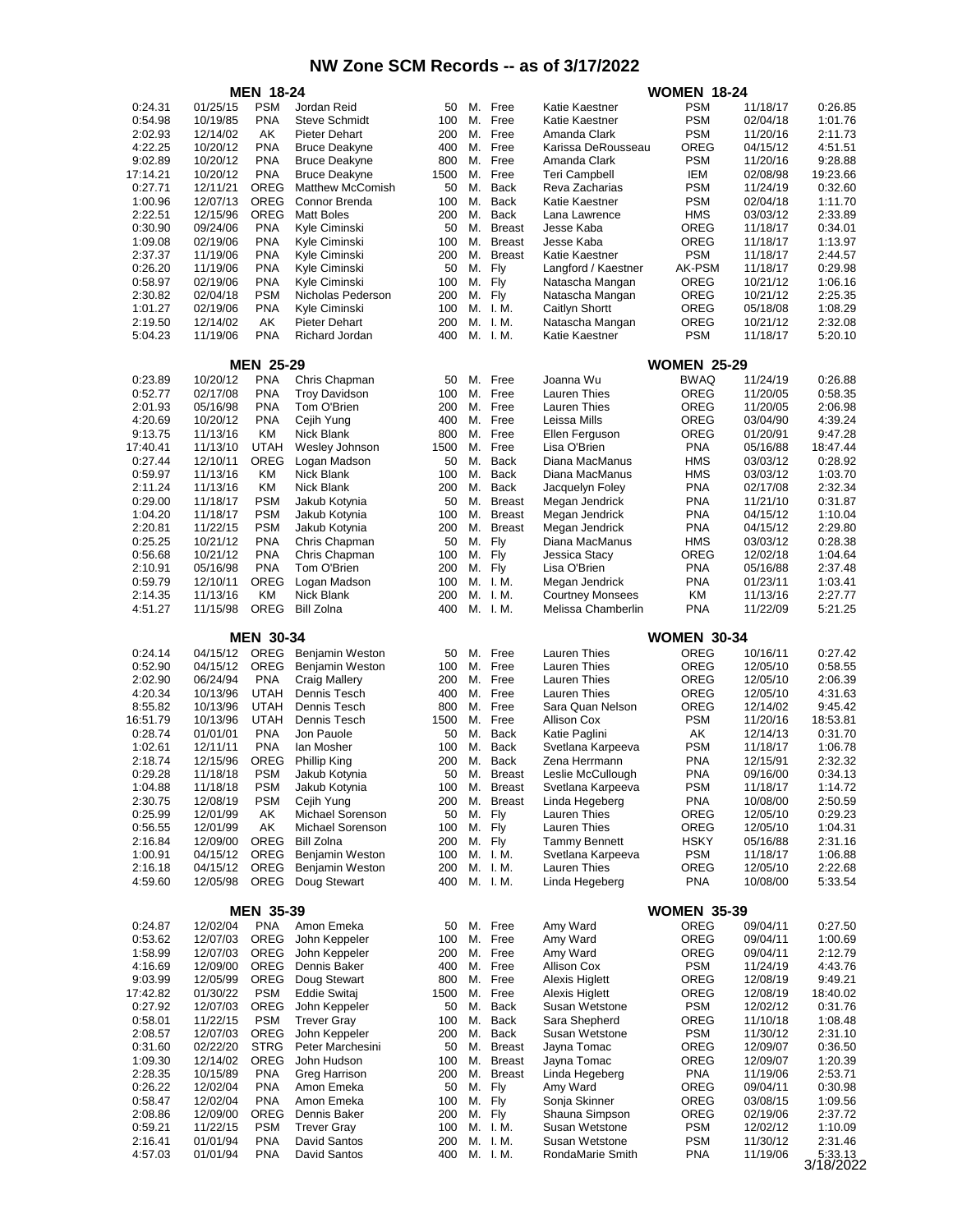|                     | <b>MEN 40-44</b>     |                            |                                           |            |          | <b>WOMEN 40-44</b>             |                                         |                            |                      |                      |
|---------------------|----------------------|----------------------------|-------------------------------------------|------------|----------|--------------------------------|-----------------------------------------|----------------------------|----------------------|----------------------|
| 0:24.45             | 12/09/95             | AΚ                         | <b>Rick Abbott</b>                        | 50         | М.       | Free                           | Amy Moorhead                            | PSM                        | 11/22/15             | 0:27.17              |
| 0:53.25             | 12/09/95             | AK                         | <b>Rick Abbott</b>                        | 100        | М.       | Free                           | Amy Moorhead                            | PSM                        | 11/22/15             | 1:01.51              |
| 2:01.62             | 02/17/08             | <b>PNA</b><br><b>PNA</b>   | David Kays                                | 200<br>400 | М.<br>М. | Free<br>Free                   | Mimi Cook                               | AΚ<br>PNA                  | 12/10/05             | 2:19.80<br>4:49.06   |
| 4:20.27<br>8:46.71  | 02/17/08<br>11/13/04 | <b>OREG</b>                | David Kays<br>Dennis Baker                | 800        | М.       | Free                           | Haleigh Werner<br>Susanne Simpson       | IEM                        | 10/20/12<br>11/24/01 | 9:56.22              |
| 17:24.23            | 12/04/11             | <b>PNA</b>                 | David Kays                                | 1500       | М.       | Free                           | Sara Nelson                             | OREG                       | 12/10/16             | 19:02.10             |
| 0:28.51             | 04/15/12             | <b>OREG</b>                | Mike Self                                 | 50         | М.       | <b>Back</b>                    | Sheri Hart                              | <b>PNA</b>                 | 01/23/11             | 0:30.60              |
| 1:02.23             | 04/15/12             | <b>OREG</b>                | Mike Self                                 | 100        | М.       | Back                           | Sheri Hart                              | <b>PNA</b>                 | 01/23/11             | 1:05.81              |
| 2:16.51             | 04/15/12             | <b>OREG</b>                | Mike Self                                 | 200        | М.       | Back                           | Sara Shepherd                           | OREG                       | 03/17/22             | 2:28.89              |
| 0:30.37<br>1:06.09  | 04/15/12<br>11/11/17 | <b>OREG</b><br><b>OREG</b> | <b>Brad Bachulis</b><br><b>Kurt Grote</b> | 50<br>100  | М.<br>М. | <b>Breast</b><br><b>Breast</b> | Kristine Cox<br><b>Kristine Cox</b>     | <b>PSM</b><br><b>PSM</b>   | 11/24/19<br>11/24/19 | 0:37.99<br>1:22.02   |
| 2:23.61             | 11/11/17             | <b>OREG</b>                | <b>Kurt Grote</b>                         | 200        | М.       | <b>Breast</b>                  | Haleigh Werner                          | <b>PNA</b>                 | 10/20/12             | 2:55.59              |
| 0:26.35             | 12/09/95             | AΚ                         | <b>Rick Abbott</b>                        | 50         | М.       | Fly                            | Lisa Dahl                               | <b>PNA</b>                 | 12/04/05             | 0:30.27              |
| 1:01.19             | 04/28/13             | OREG                       | Can Ergenekan                             | 100        | М.       | Fly                            | Sonja Skinner                           | OREG                       | 11/24/19             | 1:09.27              |
| 2:06.48             | 11/20/05             | <b>OREG</b>                | Dennis Baker                              | 200        | М.       | Fly                            | Lianna Badran                           | PSM                        | 11/20/16             | 2:37.55              |
| 1:00.16             | 02/17/08             | <b>HMS</b>                 | Roy Berg                                  | 100        | М.       | I. M.                          | Lisa Dahl                               | <b>PNA</b>                 | 12/04/05             | 1:11.23              |
| 2:12.16<br>4:44.38  | 02/17/08<br>11/20/05 | <b>HMS</b><br><b>OREG</b>  | Roy Berg<br>Dennis Baker                  | 200<br>400 | Μ.       | M. I.M.<br>I. M.               | Sara Shepherd<br>Lianna Badran          | OREG<br><b>PSM</b>         | 03/17/22<br>11/20/16 | 2:35.97<br>5:34.08   |
|                     |                      |                            |                                           |            |          |                                |                                         |                            |                      |                      |
|                     |                      | <b>MEN 45-49</b><br>OREG   |                                           |            |          |                                |                                         | <b>WOMEN 45-49</b>         |                      |                      |
| 0:25.04<br>0:54.45  | 12/08/19<br>04/15/12 | <b>OREG</b>                | <b>Kurt Grote</b><br><b>Michael Baele</b> | 50<br>100  | М.<br>М. | Free<br>Free                   | Amy Moorhead<br>Amy Moorhead            | <b>PSM</b><br><b>PSM</b>   | 11/20/16<br>11/20/16 | 0:27.16<br>1:01.74   |
| 2:01.87             | 11/18/18             | <b>OREG</b>                | <b>Kurt Grote</b>                         | 200        | М.       | Free                           | Arlene Delmage                          | OREG                       | 12/05/10             | 2:19.30              |
| 4:19.71             | 11/18/18             | <b>OREG</b>                | <b>Kurt Grote</b>                         | 400        | М.       | Free                           | Sara Nelson                             | OREG                       | 07/07/17             | 4:57.06              |
| 9:07.63             | 10/08/00             | <b>PNA</b>                 | <b>Steve Sussex</b>                       | 800        | М.       | Free                           | Susanne Simpson                         | <b>IWM</b>                 | 02/20/05             | 9:42.24              |
| 17:41.22            | 12/05/15             | <b>UC36</b>                | David Kays                                | 1500       | М.       | Free                           | <b>Mary Sweat</b>                       | OREG                       | 11/13/04             | 19:49.05             |
| 0:28.47             | 03/10/19             | <b>OREG</b>                | Mike Self                                 | 50         | М.       | Back                           | Ellen Reynolds                          | SRM                        | 11/13/10             | 0:31.66              |
| 1:01.70<br>2:15.91  | 11/19/16<br>12/08/19 | <b>OREG</b><br>OREG        | Mike Self<br><b>Kurt Grote</b>            | 100<br>200 | М.<br>М. | Back<br>Back                   | Ellen Reynolds<br>Ellen Reynolds        | SRM<br><b>SRM</b>          | 11/01/09<br>11/01/09 | 1:07.21<br>2:27.50   |
| 0:30.65             | 11/10/18             | <b>OREG</b>                | <b>Kurt Grote</b>                         | 50         | М.       | <b>Breast</b>                  | Lisa Dahl                               | <b>PNA</b>                 | 12/05/08             | 0:37.14              |
| 1:05.93             | 11/10/18             | <b>OREG</b>                | <b>Kurt Grote</b>                         | 100        | М.       | <b>Breast</b>                  | <b>Colette Crabbe</b>                   | OREG                       | 11/20/05             | 1:20.84              |
| 2:21.39             | 12/08/19             | <b>OREG</b>                | <b>Kurt Grote</b>                         | 200        | М.       | <b>Breast</b>                  | Colette Crabbe                          | OREG                       | 12/14/02             | 2:54.05              |
| 0:26.72             | 04/15/12             | <b>OREG</b>                | <b>Michael Baele</b>                      | 50         | М.       | Fly                            | Lisa Dahl                               | <b>PNA</b>                 | 11/19/06             | 0:30.18              |
| 0:58.35             | 11/18/06             | <b>OREG</b><br><b>OREG</b> | Dennis Baker                              | 100        | М.<br>М. | Fly                            | Susanne Simpson                         | <b>IWM</b>                 | 02/20/05             | 1:07.99<br>2:29.32   |
| 2:06.40<br>1:01.34  | 11/18/06<br>11/10/18 | OREG                       | Dennis Baker<br><b>Kurt Grote</b>         | 200<br>100 | М.       | Fly<br>I. M.                   | Susanne Simpson<br>Amy Moorhead         | <b>IWM</b><br><b>PSM</b>   | 02/20/05<br>11/20/16 | 1:11.96              |
| 2:10.47             | 12/08/19             | OREG                       | <b>Kurt Grote</b>                         | 200        | М.       | I. M.                          | Ellen Reynolds                          | <b>SRM</b>                 | 11/01/09             | 2:31.57              |
| 4:49.84             | 11/18/18             | OREG                       | <b>Kurt Grote</b>                         | 400        |          | M. I.M.                        | Ellen Reynolds                          | <b>SRM</b>                 | 11/13/10             | 5:24.44              |
|                     |                      | <b>MEN 50-54</b>           |                                           |            |          |                                |                                         | <b>WOMEN 50-54</b>         |                      |                      |
| 0:24.93             | 10/20/12             | <b>PNA</b>                 | <b>Ned Stack</b>                          | 50         | М.       | Free                           | Jill Marie Asch                         | OREG                       | 04/22/16             | 0:28.51              |
| 0:55.10             | 05/19/03             | <b>IWM</b>                 | Larry Krauser                             | 100        | М.       | Free                           | Ellen Reynolds                          | SAWS                       | 09/28/14             | 1:01.41              |
| 2:02.39             | 11/18/17             | <b>PSM</b><br><b>PSM</b>   | Mats Nygren                               | 200        | М.       | Free                           | Ellen Reynolds                          | <b>SAWS</b>                | 12/04/16             | 2:11.63              |
| 4:24.23<br>9:15.06  | 11/18/17<br>11/20/16 | <b>PSM</b>                 | Mats Nygren<br>Mats Nygren                | 400<br>800 | М.<br>М. | Free<br>Free                   | Ellen Reynolds<br>Ellen Reynolds        | SAWS<br>SAWS               | 12/04/16<br>12/12/14 | 4:40.46<br>9:35.39   |
| 16:53.04            | 12/04/16             | SAWS                       | Jeff Erwin                                | 1500       | М.       | Free                           | <b>Mary Sweat</b>                       | OREG                       | 12/10/11             | 19:37.45             |
| 0:29.04             | 12/07/08             |                            | <b>Phillip Djang</b>                      | 50         | М.       | Back                           | Karen Andrus-Hughes                     | OREG                       | 12/07/08             | 0:32.13              |
|                     |                      | OREG                       |                                           |            |          | Back                           |                                         |                            |                      |                      |
| 1:03.43             | 12/07/08             | OREG                       | <b>Phillip Djang</b>                      | 100        | М.       |                                | Ellen Reynolds                          | SAWS                       | 03/08/14             | 1:05.89              |
| 2:20.25             | 12/07/08             | <b>OREG</b>                | <b>Phillip Djang</b>                      | 200        |          | M. Back                        | Ellen Reynolds                          | SAWS                       | 03/08/14             | 2:22.37              |
| 0:31.71             | 11/22/15             | <b>PSM</b>                 | <b>Daniel Phillips</b>                    | 50         | M.       | <b>Breast</b>                  | Mary Armstrong                          | <b>PSM</b>                 | 11/24/19             | 0:36.31              |
| 1:09.66             | 12/05/15             | <b>PSM</b>                 | <b>Daniel Phillips</b>                    | 100        |          | M. Breast                      | Kim Crouch                              | <b>PSM</b>                 | 12/05/15             | 1:22.33              |
| 2:33.97<br>0:27.04  | 12/07/14<br>12/10/06 | <b>PSM</b><br><b>PNA</b>   | Daniel Phillips<br>Donald Graham          | 200<br>50  | М.<br>М. | <b>Breast</b><br>Fly           | Ellen Reynolds<br>Lisa Dahl             | SAWS<br><b>PNA</b>         | 12/04/16<br>03/05/11 | 2:50.36<br>0:31.08   |
| 1:01.03             | 04/15/12             | OREG                       | Dennis Baker                              | 100        | М.       | Fly                            | Arlene Delmage                          | OREG                       | 04/22/16             | 1:11.83              |
| 2:12.41             | 11/06/11             | OREG                       | Dennis Baker                              | 200        | М.       | Fly                            | Arlene Delmage                          | OREG                       | 04/22/16             | 2:41.51              |
| 1:04.83             | 12/07/14             | <b>PSM</b>                 | <b>Daniel Phillips</b>                    | 100        |          | M. I.M.                        | Ellen Reynolds                          | SAWS                       | 11/18/18             | 1:08.79              |
| 2:20.84<br>4:55.39  | 12/07/14<br>04/15/12 | <b>PSM</b><br>OREG         | <b>Daniel Phillips</b><br>Dennis Baker    | 200<br>400 | М.       | I. M.<br>M. I.M.               | Ellen Reynolds<br>Ellen Reynolds        | SAWS<br>SAWS               | 11/18/18<br>09/28/14 | 2:27.39<br>5:10.96   |
|                     |                      |                            |                                           |            |          |                                |                                         |                            |                      |                      |
| 0:25.38             | 12/13/09             | <b>MEN 55-59</b><br>OREG   | Mike Tennant                              | 50         | М.       | Free                           | Karen Andrus-Hughes                     | <b>WOMEN 55-59</b><br>OREG | 04/15/12             | 0:29.32              |
| 0:57.19             | 12/12/10             | АK                         | <b>Rick Abbott</b>                        | 100        | М.       | Free                           | Karen Andrus-Hughes                     | OREG                       | 04/15/12             | 1:05.09              |
| 2:09.27             | 12/05/10             | <b>HMS</b>                 | Larry Krauser                             | 200        | М.       | Free                           | Ellen Reynolds                          | SAWS                       | 12/08/19             | 2:12.03              |
| 4:36.79             | 02/17/08             | HMS                        | Larry Krauser                             | 400        | М.       | Free                           | Holly Vaughn-Edmonds                    | OREG                       | 03/10/19             | 5:01.21              |
| 9:42.73             | 12/04/09             | <b>PNA</b>                 | William Penn                              | 800        | М.       | Free                           | Mary Sweat                              | OREG                       | 04/15/12             | 10:36.34             |
| 18:14.38<br>0:30.35 | 12/04/09<br>12/05/99 | <b>PNA</b><br><b>OREG</b>  | William Penn<br><b>Robert Smith</b>       | 1500<br>50 | М.<br>М. | Free<br>Back                   | Mary Sweat<br>Karen Andrus-Hughes       | OREG<br>OREG               | 04/28/13<br>04/15/12 | 20:06.45<br>0:33.56  |
| 1:06.05             | 02/17/08             | OREG                       | Wes Edwards                               | 100        | М.       | Back                           | Ellen Reynolds                          | SAWS                       | 12/08/19             | 1:07.17              |
| 2:26.54             | 11/20/16             | <b>PSM</b>                 | Carl Haynie                               | 200        | М.       | Back                           | Ellen Reynolds                          | SAWS                       | 12/08/19             | 2:25.27              |
| 0:32.83             | 02/04/18             | <b>PSM</b>                 | <b>Daniel Phillips</b>                    | 50         | М.       | <b>Breast</b>                  | <b>Colette Crabbe</b>                   | OREG                       | 05/15/11             | 0:39.12              |
| 1:12.89             | 04/29/12             | <b>HMS</b>                 | Michael Hamm                              | 100        | М.       | <b>Breast</b>                  | Colette Crabbe                          | OREG                       | 12/10/11             | 1:25.94              |
| 2:40.84<br>0:27.76  | 04/29/12<br>12/13/09 | <b>HMS</b><br><b>PNA</b>   | Michael Hamm<br>Donald Graham             | 200<br>50  | М.<br>М. | <b>Breast</b><br>Fly           | <b>Colette Crabbe</b><br>Arlene Delmage | OREG<br>OREG               | 03/08/15<br>03/05/17 | 3:06.61<br>0:32.78   |
| 1:04.43             | 12/02/12             | <b>PSM</b>                 | Donald Graham                             | 100        | М.       | Fly                            | Arlene Delmage                          | OREG                       | 11/18/17             | 1:12.97              |
| 2:25.95             | 02/17/08             | <b>PNA</b>                 | Scott Lautman                             | 200        | М.       | Fly                            | Arlene Delmage                          | OREG                       | 11/18/17             | 2:42.59              |
| 1:06.59             | 03/05/11             | HMS                        | David Barnes                              | 100        |          | M. I.M.                        | Ellen Reynolds                          | SAWS                       | 11/24/19             | 1:10.05              |
| 2:27.34<br>5:20.13  | 04/28/13<br>11/24/19 | OREG<br><b>PSM</b>         | Patrick Allender<br>Daniel Phillips       | 200<br>400 | М.       | I. M.<br>M. I.M.               | Ellen Reynolds<br>Ellen Reynolds        | SAWS<br>SAWS               | 11/24/19<br>11/24/19 | 2:27.78<br>3/18/2022 |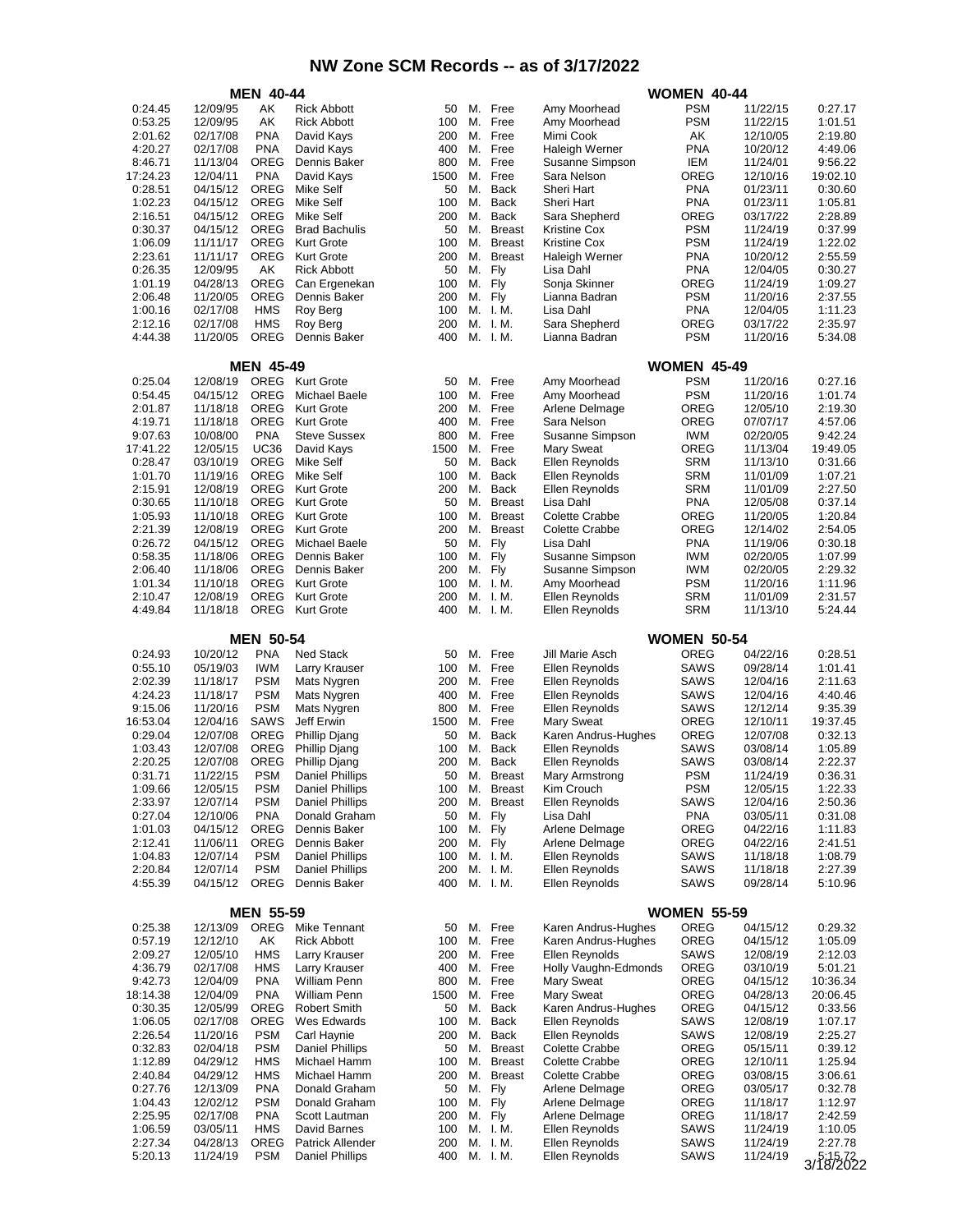|                     | <b>MEN 60-64</b>     |                            |                                            |             | <b>WOMEN 60-64</b> |               |                                             |                           |                      |                      |
|---------------------|----------------------|----------------------------|--------------------------------------------|-------------|--------------------|---------------|---------------------------------------------|---------------------------|----------------------|----------------------|
| 0:26.20             | 12/07/03             | OREG                       | <b>Robert Smith</b>                        | 50          | М.                 | Free          | Karen Andrus-Hughes                         | OREG                      | 11/18/17             | 0:29.88              |
| 0:58.97             | 03/09/13             | <b>HMS</b>                 | Larry Krauser                              | 100         | М.                 | Free          | Karen Andrus-Hughes                         | OREG                      | 11/18/17             | 1:06.16              |
| 2:01.65             | 11/22/15             | <b>PSM</b>                 | <b>Rick Colella</b>                        | 200         | М.                 | Free          | <b>Colette Crabbe</b>                       | OREG                      | 12/04/16             | 2:29.23              |
| 4:44.55             | 02/22/20             | <b>FLOW</b><br><b>HMS</b>  | Mark Johnston<br>Larry Krauser             | 400         | М.<br>М.           | Free<br>Free  | <b>Colette Crabbe</b>                       | OREG                      | 03/10/19             | 5:19.38              |
| 9:49.73<br>18:50.59 | 08/16/13<br>02/18/07 | <b>PNA</b>                 | James McCleery                             | 800<br>1500 | М.                 | Free          | Colette Crabbe<br>Colette Crabbe            | OREG<br>OREG              | 11/19/16<br>12/04/16 | 10:56.23<br>20:39.25 |
| 0:31.04             | 12/05/15             | <b>PSM</b>                 | Donald Graham                              | 50          | М.                 | Back          | Karen Andrus-Hughes                         | OREG                      | 11/18/17             | 0:33.75              |
| 1:06.99             | 04/28/13             | <b>OREG</b>                | Wes Edwards                                | 100         | М.                 | <b>Back</b>   | Karen Andrus-Hughes                         | OREG                      | 11/10/18             | 1:13.53              |
| 2:28.90             | 03/10/13             | <b>OREG</b>                | Wes Edwards                                | 200         | М.                 | Back          | Karen Andrus-Hughes                         | OREG                      | 11/11/17             | 2:46.26              |
| 0:31.51             | 11/22/15             | <b>PSM</b>                 | <b>Rick Colella</b>                        | 50          | М.                 | <b>Breast</b> | Colette Crabbe                              | OREG                      | 12/04/16             | 0:38.87              |
| 1:09.92             | 11/22/15             | <b>PSM</b>                 | <b>Rick Colella</b>                        | 100         | М.                 | <b>Breast</b> | Colette Crabbe                              | OREG                      | 12/04/16             | 1:24.39              |
| 2:37.61             | 11/13/11             | <b>PNA</b>                 | <b>Rick Colella</b>                        | 200         | М.                 | <b>Breast</b> | Lo Knapp                                    | <b>UTAH</b>               | 12/04/16             | 3:04.70              |
| 0:27.53<br>1:04.27  | 10/25/14<br>11/22/15 | <b>PSM</b><br><b>PSM</b>   | Donald Graham<br>Donald Graham             | 50<br>100   | М.<br>М.           | Fly<br>Fly    | <b>Charlotte Davis</b><br>Colette Crabbe    | <b>PNA</b><br>OREG        | 12/04/11<br>12/01/17 | 0:32.93<br>1:14.21   |
| 2:23.29             | 11/22/15             | <b>PSM</b>                 | <b>Rick Colella</b>                        | 200         | М.                 | Fly           | Arlene Delmage                              | OREG                      | 03/13/22             | 2:52.60              |
| 1:04.23             | 03/21/15             | <b>PSM</b>                 | <b>Rick Colella</b>                        | 100         | М.                 | I. M.         | <b>Colette Crabbe</b>                       | OREG                      | 12/01/17             | 1:16.22              |
| 2:19.26             | 03/21/15             | <b>PSM</b>                 | <b>Rick Colella</b>                        | 200         | М.                 | I. M.         | Colette Crabbe                              | OREG                      | 12/01/17             | 2:43.04              |
| 5:04.54             | 11/13/11             | <b>PNA</b>                 | <b>Rick Colella</b>                        | 400         |                    | M. I.M.       | Colette Crabbe                              | OREG                      | 12/01/17             | 5:50.34              |
|                     |                      | <b>MEN 65-69</b>           |                                            |             |                    |               |                                             | <b>WOMEN 65-69</b>        |                      |                      |
| 0:27.37             | 11/18/17             | <b>PSM</b>                 | <b>Rick Colella</b>                        | 50          | М.                 | Free          | <b>Charlotte Davis</b>                      | <b>PSM</b>                | 11/22/15             | 0:30.79              |
| 0:58.19             | 11/20/16             | <b>PSM</b>                 | <b>Rick Colella</b>                        | 100         | М.                 | Free          | <b>Charlotte Davis</b>                      | PSM                       | 11/22/15             | 1:06.90              |
| 2:07.56             | 11/20/16             | <b>PSM</b>                 | <b>Rick Colella</b>                        | 200         | М.                 | Free          | <b>Charlotte Davis</b>                      | <b>PSM</b>                | 02/15/15             | 2:29.35              |
| 4:27.91             | 11/18/17             | <b>PSM</b>                 | <b>Rick Colella</b>                        | 400         | М.                 | Free          | <b>Charlotte Davis</b>                      | <b>PSM</b>                | 10/09/15             | 5:23.19              |
| 9:26.94             | 11/24/19             | <b>PSM</b>                 | <b>Rick Colella</b>                        | 800         | М.                 | Free          | <b>Charlotte Davis</b>                      | <b>PSM</b>                | 10/09/15             | 11:09.87             |
| 19:32.78<br>0:32.76 | 02/18/07<br>11/02/08 | <b>OREG</b><br><b>OREG</b> | Tom Landis<br><b>Robert Smith</b>          | 1500<br>50  | М.<br>М.           | Free<br>Back  | Suzanne Dills<br>Wendy McNamara             | <b>PNA</b><br><b>BSMT</b> | 12/05/10<br>02/22/20 | 22:59.28<br>0:37.30  |
| 1:13.11             | 12/07/08             | <b>OREG</b>                | <b>Robert Smith</b>                        | 100         | М.                 | Back          | Wendy McNamara                              | <b>BSMT</b>               | 02/22/20             | 1:23.29              |
| 2:39.00             | 03/07/15             | <b>UC36</b>                | Dan Kirkland                               | 200         | М.                 | Back          | <b>Joy Ward</b>                             | OREG                      | 02/17/08             | 3:14.13              |
| 0:32.50             | 11/20/16             | <b>PSM</b>                 | <b>Rick Colella</b>                        | 50          | М.                 | <b>Breast</b> | <b>Charlotte Davis</b>                      | <b>PSM</b>                | 11/18/18             | 0:41.78              |
| 1:11.82             | 11/24/19             | <b>PSM</b>                 | <b>Rick Colella</b>                        | 100         | М.                 | <b>Breast</b> | <b>Charlotte Davis</b>                      | <b>PSM</b>                | 11/20/16             | 1:30.81              |
| 2:36.85             | 11/18/17             | <b>PSM</b>                 | <b>Rick Colella</b>                        | 200         | М.                 | <b>Breast</b> | <b>Colette Crabbe</b>                       | OREG                      | 03/13/22             | 3:14.08              |
| 0:29.46             | 05/24/19             | <b>PSM</b>                 | Donald Graham                              | 50          | М.                 | Fly           | Charlotte Davis                             | <b>PSM</b>                | 11/20/16             | 0:33.56              |
| 1:05.84<br>2:25.35  | 11/24/19<br>11/18/17 | <b>PSM</b><br><b>PSM</b>   | <b>Rick Colella</b><br><b>Rick Colella</b> | 100<br>200  | М.<br>М.           | Fly<br>Fly    | Charlotte Davis<br>Sarah Welch              | <b>PSM</b><br><b>PSM</b>  | 10/09/15<br>08/13/13 | 1:18.80<br>3:34.38   |
| 1:05.43             | 11/20/16             | <b>PSM</b>                 | <b>Rick Colella</b>                        | 100         | М.                 | I. M.         | <b>Charlotte Davis</b>                      | <b>PSM</b>                | 02/15/15             | 1:19.10              |
| 2:20.35             | 11/18/18             | <b>PSM</b>                 | <b>Rick Colella</b>                        | 200         | М.                 | I. M.         | Colette Crabbe                              | OREG                      | 03/13/22             | 2:52.76              |
| 5:03.34             | 11/18/17             | <b>PSM</b>                 | <b>Rick Colella</b>                        | 400         |                    | M. I.M.       | Charlotte Davis                             | <b>PSM</b>                | 10/09/15             | 6:28.11              |
|                     |                      | <b>MEN 70-74</b>           |                                            |             |                    |               |                                             | <b>WOMEN 70-74</b>        |                      |                      |
| 0:29.77             | 11/13/04             | <b>OREG</b>                | David Radcliff                             | 50          | М.                 | Free          | Margaret Toppel                             | OREG                      | 11/18/18             | 0:33.60              |
| 1:05.09             | 02/22/20             | <b>LCSC</b>                | <b>Carl Waterer</b>                        | 100         | М.                 | Free          | <b>Margaret Toppel</b>                      | OREG                      | 03/10/19             | 1:16.81              |
| 2:19.63             | 11/18/18             | <b>PSM</b>                 | Dan Kirkland                               | 200         | М.                 | Free          | Barbara Frid                                | OREG                      | 04/28/13             | 3:03.59              |
| 4:46.78             | 01/30/22             | <b>PSM</b>                 | <b>Rick Colella</b>                        | 400         | М.                 | Free          | Sue Calnek-Morris                           | OREG                      | 03/08/15             | 6:41.55              |
| 9:36.64<br>18:29.71 | 01/30/22             | <b>PSM</b><br><b>PSM</b>   | <b>Rick Colella</b><br><b>Rick Colella</b> | 800<br>1500 | М.<br>М.           | Free<br>Free  | Sue Calnek-Morris                           | OREG                      | 04/28/13             | 14:07.81             |
| 0:35.36             | 01/30/22<br>11/18/18 | <b>PSM</b>                 | Dan Kirkland                               | 50          | М.                 | Back          | Sue Calnek-Morris<br><b>Margaret Toppel</b> | OREG<br>OREG              | 04/28/13<br>03/10/19 | 25:58.09<br>0:39.77  |
| 1:15.34             | 11/18/18             | <b>PSM</b>                 | Dan Kirkland                               | 100         | М.                 | <b>Back</b>   | Joy Ward                                    | OREG                      | 04/15/12             | 1:29.64              |
| 2:41.22             | 11/10/18             | <b>PSM</b>                 | Dan Kirkland                               | 200         |                    | M. Back       | Joy Ward                                    | OREG                      | 04/01/12             | 3:12.67              |
| 0:35.97             | 03/06/16             | SAWS                       | <b>Robert Strand</b>                       | 50          | M.                 | <b>Breast</b> | Janet Gettling                              | OREG                      | 03/11/18             | 0:44.35              |
| 1:20.76             | 03/06/16             | SAWS                       | <b>Robert Strand</b>                       | 100         |                    | M. Breast     | Janet Gettling                              | OREG                      | 02/04/18             | 1:40.09              |
| 2:55.87             | 03/06/16             | SAWS                       | <b>Robert Strand</b>                       | 200         | М.                 | Breast        | Janet Gettling                              | OREG                      | 02/04/18             | 3:43.76              |
| 0:31.55<br>1:18.29  | 02/17/08<br>10/10/18 | OREG<br><b>UTAH</b>        | <b>Bert Petersen</b><br><b>Fred Baird</b>  | 50<br>100   | М.<br>М.           | Fly<br>Fly    | Margaret Toppel<br>Janet Gettling           | OREG<br>OREG              | 11/18/18<br>03/11/18 | 0:36.88<br>1:40.68   |
| 3:20.93             | 12/07/13             | OREG                       | Tom Landis                                 | 200         | М.                 | Fly           | Joy Ward                                    | OREG                      | 03/10/13             | 3:53.70              |
| 1:18.97             | 02/22/20             | SAWS                       | Jim Clemmons                               | 100         |                    | M. I.M.       | <b>Margaret Toppel</b>                      | OREG                      | 11/18/18             | 1:25.89              |
| 2:52.42             | 02/22/20             | SAWS                       | Jim Clemmons                               | 200         |                    | M. I.M.       | Joy Ward                                    | OREG                      | 04/15/12             | 3:28.17              |
| 6:08.30             | 02/22/20             | SAWS                       | Jim Clemmons                               | 400         |                    | M. I.M.       | Joy Ward                                    | OREG                      | 03/10/13             | 7:35.12              |
|                     |                      | <b>MEN 75-79</b>           |                                            |             |                    |               |                                             | <b>WOMEN 75-79</b>        |                      |                      |
| 0:30.15             | 04/18/09             | OREG                       | David Radcliff                             | 50          | М.                 | Free          | Joy Ward                                    | OREG                      | 11/18/17             | 0:40.07              |
| 1:05.13             | 04/18/09             | OREG                       | David Radcliff                             | 100         | М.                 | Free          | Joy Ward                                    | OREG                      | 11/24/19             | 1:36.53              |
| 2:27.53             | 04/18/09             | OREG                       | David Radcliff                             | 200         | М.                 | Free          | Sue Calnek-Morris                           | OREG                      | 11/10/18             | 3:37.83              |
| 5:15.10             | 04/18/09             | OREG                       | David Radcliff                             | 400         | М.                 | Free          | Sue Calnek-Morris                           | OREG                      | 11/10/18             | 7:20.25              |
| 10:59.10            | 04/18/09             | OREG                       | David Radcliff                             | 800         | М.                 | Free          | Jerri Kawabata                              | OREG                      | 11/06/11             | 16:48.46             |
| 20:39.50<br>0:40.55 | 04/18/09<br>10/10/18 | OREG<br>OREG               | David Radcliff<br><b>Robert Smith</b>      | 1500<br>50  | М.<br>М.           | Free<br>Back  | Jerri Kawabata<br>Joy Ward                  | OREG<br>OREG              | 11/06/11<br>11/18/17 | 32:04.10<br>0:46.50  |
| 1:36.27             | 05/22/95             | OREG                       | <b>Gerald Huestis</b>                      | 100         | М.                 | Back          | Joy Ward                                    | OREG                      | 11/24/19             | 1:41.19              |
| 3:34.59             | 05/22/95             | OREG                       | <b>Gerald Huestis</b>                      | 200         | М.                 | Back          | Joy Ward                                    | OREG                      | 11/24/19             | 3:37.43              |
| 0:44.05             | 11/20/05             | OREG                       | <b>Milton Marks</b>                        | 50          | М.                 | <b>Breast</b> | Ginger Pierson                              | OREG                      | 03/13/22             | 0:54.67              |
| 1:37.87             | 11/24/19             | <b>PSM</b>                 | Dennis Sawyer                              | 100         | М.                 | <b>Breast</b> | Ginger Pierson                              | OREG                      | 03/13/22             | 2:00.92              |
| 3:37.09             | 01/19/14             | <b>PSM</b>                 | Dick Peterson                              | 200         | М.                 | <b>Breast</b> | Mirjana Prather                             | OREG                      | 11/24/19             | 4:00.91              |
| 0:38.05             | 11/14/09             | OREG                       | David Radcliff                             | 50          | М.                 | Fly           | Joy Ward                                    | OREG                      | 03/11/18             | 0:50.72              |
| 1:45.13<br>4:49.31  | 12/05/98<br>09/25/04 | OREG<br><b>PNA</b>         | Andrew Holden<br><b>Harvey Prosser</b>     | 100<br>200  | М.<br>М.           | Fly<br>Fly    | Joy Ward<br>Joy Ward                        | OREG<br>OREG              | 11/18/17<br>12/09/17 | 1:53.31<br>4:51.64   |
| 1:24.71             | 12/13/09             | OREG                       | David Radcliff                             | 100         |                    | M. I.M.       | Joy Ward                                    | OREG                      | 11/18/17             | 1:47.88              |
| 3:32.70             | 05/22/95             | OREG                       | <b>Gerald Huestis</b>                      | 200         |                    | M. I.M.       | Joy Ward                                    | OREG                      | 03/11/18             | 3:54.63              |
| 7:45.08             | 05/22/95             | OREG                       | <b>Gerald Huestis</b>                      | 400         |                    | M. I.M.       | Joy Ward                                    | OREG                      | 03/11/18             | 3/18/2022            |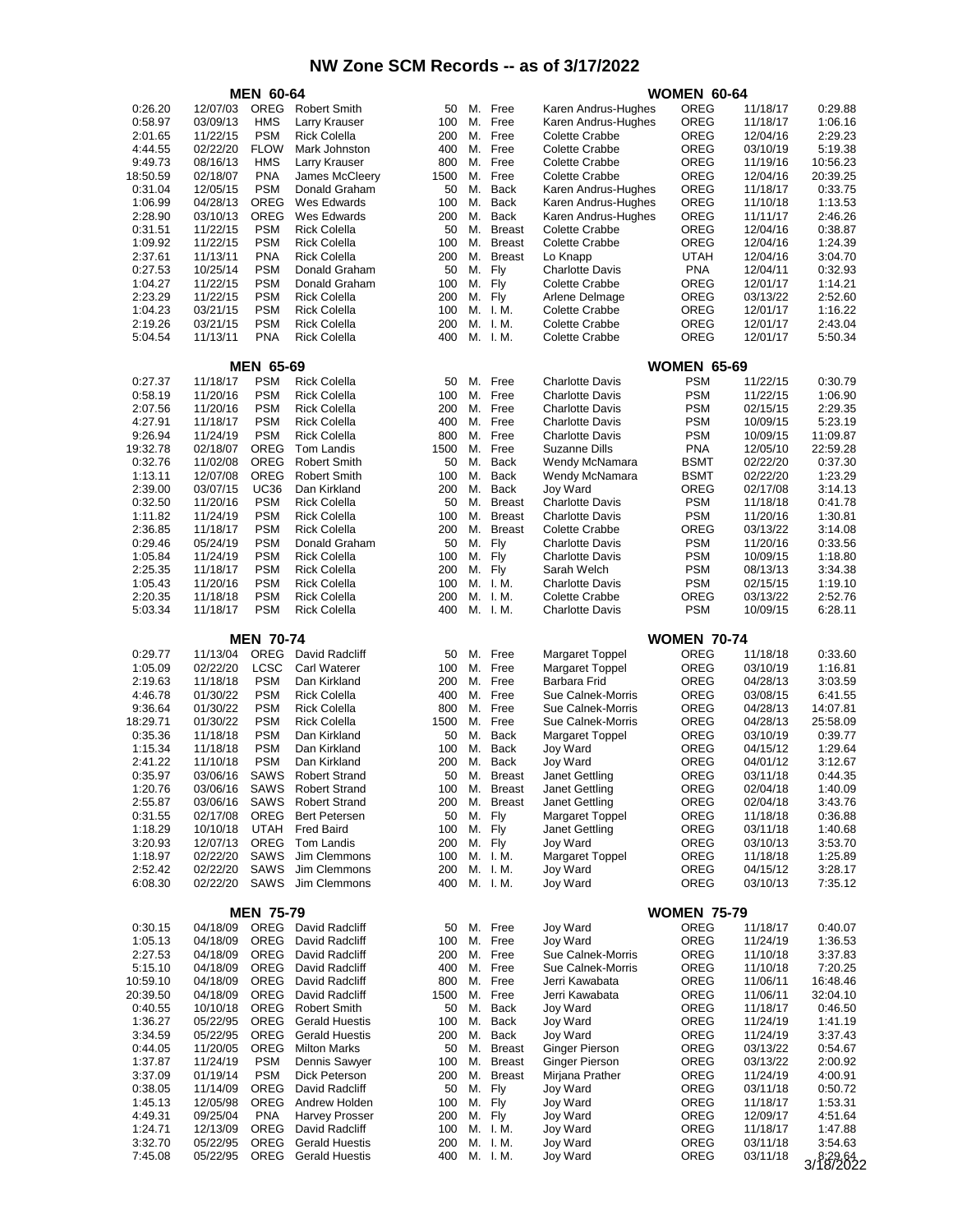|                     |                      | <b>MEN 80-84</b>           |                                            |            |          |                                |                                                      | <b>WOMEN 80-84</b>         |                      |                      |
|---------------------|----------------------|----------------------------|--------------------------------------------|------------|----------|--------------------------------|------------------------------------------------------|----------------------------|----------------------|----------------------|
| 0:33.26             | 11/22/15             | OREG                       | David Radcliff                             | 50         | М.       | Free                           | Joy Ward                                             | <b>OREG</b>                | 03/13/22             | 0:42.85              |
| 1:11.26             | 09/28/14             | <b>OREG</b>                | David Radcliff                             | 100        | М.       | Free                           | Patricia Hastings                                    | MМ                         | 03/04/16             | 1:51.33              |
| 2:38.25             | 09/28/14             | <b>OREG</b>                | David Radcliff                             | 200        | М.       | Free                           | Patricia Hastings                                    | MМ                         | 03/04/16             | 4:07.09              |
| 5:39.27             | 03/09/14             | <b>OREG</b>                | David Radcliff                             | 400        | М.       | Free                           | Patricia Hastings                                    | MМ                         | 10/07/15             | 8:45.83              |
| 11:35.71            | 11/15/14             | <b>OREG</b>                | David Radcliff                             | 800        | М.       | Free                           | Jerri Kawabata                                       | OREG                       | 09/28/14             | 18:25.50             |
| 21:59.53            | 09/28/14             | OREG                       | David Radcliff                             | 1500       | М.       | Free                           | Madonna Buder                                        | UNAT                       | 03/05/11             | 37:37.84             |
| 0:48.93             | 12/15/02             | OREG                       | Andrew Holden                              | 50         | М.       | <b>Back</b>                    | <b>Joy Ward</b>                                      | OREG                       | 03/13/22             | 0:49.23              |
| 1:45.40             | 02/04/18             | <b>PSM</b>                 | Dick Peterson                              | 100        | М.       | <b>Back</b>                    | <b>Bernice Phillips</b>                              | <b>PNA</b>                 | 02/18/07             | 2:15.42              |
| 3:47.19             | 11/18/17             | <b>PSM</b>                 | Dick Peterson                              | 200        | М.       | <b>Back</b>                    | Joy Ward                                             | OREG                       | 03/13/22             | 3:44.82              |
| 0:48.30<br>1:46.70  | 03/10/19<br>11/18/17 | <b>OREG</b><br><b>PSM</b>  | Ronald Nakata<br>Dick Peterson             | 50<br>100  | М.<br>М. | <b>Breast</b><br><b>Breast</b> | Muriel Flynn<br>Muriel Flynn                         | PNA<br>PNA                 | 02/16/03<br>02/16/03 | 1:02.54<br>2:19.21   |
| 3:44.28             | 11/18/17             | <b>PSM</b>                 | Dick Peterson                              | 200        | М.       | <b>Breast</b>                  | Muriel Flynn                                         | <b>PNA</b>                 | 02/16/03             | 5:02.96              |
| 0:41.87             | 12/05/99             | OREG                       | Andrew Holden                              | 50         | М.       | Fly                            | Joy Ward                                             | OREG                       | 03/13/22             | 0:56.05              |
| 2:01.64             | 11/08/03             | <b>OREG</b>                | Andrew Holden                              | 100        | М.       | Fly                            | <b>Joy Ward</b>                                      | OREG                       | 03/13/22             | 2:16.93              |
| 4:52.32             | 12/09/17             | <b>OREG</b>                | <b>Barry Fasbender</b>                     | 200        |          | M. Fly                         | Helena Hoffman                                       | OREG                       | 12/15/96             | 8:44.16              |
| 1:35.96             | 03/10/19             | <b>OREG</b>                | Ronald Nakata                              | 100        | М.       | I. M.                          | Joy Ward                                             | OREG                       | 03/13/22             | 1:52.33              |
| 3:42.78             | 11/18/17             | <b>PSM</b>                 | Dick Peterson                              | 200        | М.       | I. M.                          | Joy Ward                                             | OREG                       | 03/13/22             | 4:08.28              |
| 7:59.78             | 11/18/17             | <b>PSM</b>                 | Dick Peterson                              | 400        | М.       | I. M.                          | Joy Ward                                             | OREG                       | 03/13/22             | 8:52.23              |
|                     |                      |                            |                                            |            |          |                                |                                                      |                            |                      |                      |
|                     |                      | <b>MEN 85-89</b>           |                                            |            |          |                                |                                                      | <b>WOMEN 85-89</b>         |                      |                      |
| 0:36.51             | 12/09/07             | <b>OREG</b>                | <b>Willard Lamb</b>                        | 50         |          | M. Free                        | <b>Pauline Stangel</b>                               | OREG                       | 12/15/06             | 1:03.75              |
| 1:23.54             | 03/10/19             | <b>OREG</b>                | David Radcliff                             | 100        | М.       | Free                           | <b>Pauline Stangel</b>                               | OREG                       | 11/18/06             | 2:28.38              |
| 3:05.26<br>6:32.33  | 03/10/19             | <b>OREG</b><br><b>OREG</b> | David Radcliff                             | 200<br>400 | М.       | Free<br>Free                   | <b>Pauline Stangel</b>                               | OREG                       | 11/18/06             | 5:26.73              |
| 13:20.46            | 01/13/19<br>01/13/19 | <b>OREG</b>                | David Radcliff<br>David Radcliff           | 800        | М.<br>М. | Free                           | Flora Wong<br><b>Elfie Stevenin</b>                  | ΜМ<br>OREG                 | 10/11/13<br>12/03/06 | 10:32.19<br>34:37.06 |
| 25:22.07            | 01/13/19             | <b>OREG</b>                | David Radcliff                             | 1500       | М.       | Free                           | open                                                 |                            |                      |                      |
| 0:48.08             | 05/18/08             | <b>OREG</b>                | <b>Willard Lamb</b>                        | 50         | М.       | <b>Back</b>                    | Flora Wong                                           | MМ                         | 10/07/16             | 1:13.38              |
| 1:47.93             | 12/13/09             | OREG                       | <b>Willard Lamb</b>                        | 100        | М.       | <b>Back</b>                    | Flora Wong                                           | MМ                         | 10/07/16             | 2:48.46              |
| 3:55.12             | 05/18/08             | <b>OREG</b>                | <b>Willard Lamb</b>                        | 200        | М.       | <b>Back</b>                    | Flora Wong                                           | MМ                         | 10/07/16             | 6:13.79              |
| 0:58.39             | 10/31/93             | <b>PNA</b>                 | Jim Penfield                               | 50         | М.       | <b>Breast</b>                  | Pauline Stangel                                      | OREG                       | 11/18/06             | 1:22.35              |
| 2:24.19             | 10/31/93             | <b>PNA</b>                 | Jim Penfield                               | 100        | М.       | <b>Breast</b>                  | Livia Walker                                         | PNA                        | 02/17/08             | 3:53.32              |
| 6:01.03             | 01/21/96             | <b>PNA</b>                 | Jim Penfield                               | 200        | М.       | <b>Breast</b>                  | <b>Charlotte Sanddal</b>                             | ΜМ                         | 10/12/07             | 6:20.38              |
| 0:47.89             | 09/11/04             | OREG                       | Andrew Holden                              | 50         | М.       | Fly                            | <b>Charlotte Sanddal</b>                             | ΜМ                         | 11/14/09             | 1:23.04              |
| 2:01.65             | 11/13/04             | OREG                       | Andrew Holden                              | 100        | М.       | Fly                            | <b>Elfie Stevenin</b>                                | OREG                       | 09/09/07             | 5:19.48              |
|                     |                      |                            | open                                       | 200        | М.       | Fly                            | open                                                 |                            |                      |                      |
| 1:48.23             | 11/13/04             | <b>OREG</b>                | Andrew Holden                              | 100        | М.       | I. M.                          | <b>Charlotte Sanddal</b>                             | MМ                         | 03/05/11             | 3:21.57              |
| 4:19.20             | 11/13/04             | <b>OREG</b>                | Andrew Holden                              | 200        | М.       | I. M.                          | <b>Charlotte Sanddal</b>                             | ΜМ                         | 03/05/11             | 7:00.74              |
| 9:36.09             | 11/13/04             | OREG                       | Andrew Holden                              | 400        | М.       | I. M.                          | <b>Elfie Stevenin</b>                                | OREG                       | 01/13/08             | 23:20.13             |
|                     |                      | <b>MEN 90-94</b>           |                                            |            |          |                                |                                                      | <b>WOMEN 90-94</b>         |                      |                      |
| 0:42.69             | 03/10/13             | OREG                       | <b>Willard Lamb</b>                        | 50         | М.       | Free                           | <b>Charlotte Sanddal</b>                             | МM                         | 03/06/15             | 1:17.30              |
| 1:39.27             | 03/09/14             | <b>OREG</b>                | <b>Willard Lamb</b>                        | 100        | М.       | Free                           | <b>Charlotte Sanddal</b>                             | МM                         | 10/07/15             | 2:50.96              |
| 3:46.17             | 11/15/14             | <b>OREG</b>                | <b>Willard Lamb</b>                        | 200        | М.       | Free                           | <b>Charlotte Sanddal</b>                             | MМ                         | 10/10/12             | 6:08.48              |
| 7:44.83             | 09/28/14             | <b>OREG</b>                | <b>Willard Lamb</b>                        | 400        | М.       | Free                           | <b>Charlotte Sanddal</b>                             | MМ                         | 10/10/12             | 12:16.00             |
| 16:04.18            | 09/28/14             | <b>OREG</b>                | <b>Willard Lamb</b>                        | 800        | М.       | Free                           | <b>Charlotte Sanddal</b>                             | мм                         | 11/13/16             | 33:01.00             |
| 30:41.82            | 09/28/14             | OREG                       | <b>Willard Lamb</b>                        | 1500       | М.       | Free                           | <b>Charlotte Sanddal</b>                             | МM                         | 03/06/15             | 53:29.69             |
| 0:56.39             | 03/10/13             | <b>OREG</b>                | <b>Willard Lamb</b>                        | 50         | М.       | Back                           | <b>Charlotte Sanddal</b>                             | MМ                         | 03/08/14             | 1:36.66              |
| 1:59.76             | 04/28/13             | <b>OREG</b>                | <b>Willard Lamb</b>                        | 100        | М.       | <b>Back</b>                    | <b>Charlotte Sanddal</b>                             | мм                         | 10/10/12             | 3:16.92              |
| 4:17.86             | 03/09/14             | OREG                       | <b>Willard Lamb</b>                        | 200        | М.       | <b>Back</b>                    | <b>Charlotte Sanddal</b>                             | MМ                         | 03/03/12             | 6:49.86              |
| 1:07.22             | 11/15/98             | <b>PNA</b>                 | Jim Penfield                               | 50         | М.       | <b>Breast</b>                  | <b>Charlotte Sanddal</b>                             | MМ                         | 03/07/14             | 2:01.11              |
| 2:45.20             | 11/15/98             | <b>PNA</b>                 | Jim Penfield                               | 100        | M.       | <b>Breast</b>                  | <b>Charlotte Sanddal</b>                             | ΜМ                         | 10/10/12             | 4:00.02              |
|                     |                      |                            | open                                       | 200        | М.       | <b>Breast</b>                  | <b>Charlotte Sanddal</b>                             | МM                         | 10/10/12             | 7:56.76              |
| 1:29.42             | 09/26/98             | <b>PNA</b>                 | Jim Penfield                               | 50         | М.       | Fly                            | <b>Charlotte Sanddal</b>                             | МM                         | 10/10/12             | 1:21.95              |
|                     |                      |                            | open                                       | 100        |          | M. Fly                         | <b>Charlotte Sanddal</b>                             | МM                         | 11/13/16             | 5:02.23              |
|                     |                      |                            | open                                       | 200        |          | M. Fly                         | open                                                 |                            |                      |                      |
| 4:27.94             | 11/29/03             | IEM                        | <b>Clarence Hamilton</b>                   | 100<br>200 |          | M. I.M.<br>M. I.M.             | <b>Charlotte Sanddal</b><br><b>Charlotte Sanddal</b> | МM<br>МM                   | 10/10/12<br>03/03/12 | 3:23.98<br>7:16.26   |
|                     |                      |                            | open<br>open                               | 400        |          | M. I.M.                        | open                                                 |                            |                      |                      |
|                     |                      |                            |                                            |            |          |                                |                                                      |                            |                      |                      |
|                     |                      | <b>MEN 95-99</b>           |                                            |            |          |                                |                                                      | <b>WOMEN 95-99</b>         |                      |                      |
| 0:45.47             | 11/18/17             |                            | OREG Willard Lamb                          | 50         |          | M. Free                        | <b>Charlotte Sanddal</b>                             | <b>BSMT</b>                | 11/09/19             | 1:35.67              |
| 1:47.23             | 03/05/17             | OREG                       | <b>Willard Lamb</b>                        | 100        |          | M. Free                        | <b>Charlotte Sanddal</b>                             | <b>BSMT</b>                | 10/10/18             | 3:28.31              |
| 3:56.49             | 11/18/17             | OREG                       | <b>Willard Lamb</b>                        | 200        |          | M. Free                        | <b>Charlotte Sanddal</b>                             | MМ                         | 10/12/17             | 7:02.49              |
| 8:13.42             | 03/05/17             | OREG                       | <b>Willard Lamb</b>                        | 400        |          | M. Free                        | <b>Charlotte Sanddal</b>                             | МM                         | 10/12/17             | 14:13.97             |
| 16:56.22            | 11/18/17             |                            | OREG Willard Lamb                          | 800        |          | M. Free                        | <b>Charlotte Sanddal</b>                             | МM                         | 10/12/17             | 31:07.61             |
| 31:56.67<br>0:55.60 | 11/18/17             | OREG                       | OREG Willard Lamb                          | 1500<br>50 |          | M. Free                        | <b>Charlotte Sanddal</b><br><b>Charlotte Sanddal</b> | <b>BSMT</b><br><b>BSMT</b> | 05/21/18             | 1:02:37              |
| 2:04.72             | 11/18/17<br>11/11/17 | OREG                       | <b>Willard Lamb</b><br><b>Willard Lamb</b> | 100        |          | M. Back<br>M. Back             | Charlotte Sanddal                                    | МM                         | 10/10/18<br>10/12/17 | 1:46.66<br>3:23.90   |
| 4:24.83             | 11/18/17             | OREG                       | <b>Willard Lamb</b>                        | 200        |          | M. Back                        | <b>Charlotte Sanddal</b>                             | МM                         | 10/12/17             | 7:24.95              |
|                     |                      |                            |                                            | 50         |          | M. Breast                      | <b>Charlotte Sanddal</b>                             | <b>BSMT</b>                | 10/10/18             | 2:05.63              |
|                     |                      |                            |                                            | 100        |          | M. Breast                      | <b>Charlotte Sanddal</b>                             | MМ                         | 10/12/17             | 4:19.18              |
|                     |                      |                            |                                            | 200        | М.       | <b>Breast</b>                  | <b>Charlotte Sanddal</b>                             | МM                         | 10/12/17             | 9:06.36              |
|                     |                      |                            |                                            | 50         |          | M. Fly                         | <b>Charlotte Sanddal</b>                             | <b>BSMT</b>                | 05/21/18             | 2:45.09              |
|                     |                      |                            |                                            | 100        | М.       | Fly                            |                                                      |                            |                      |                      |
|                     |                      |                            |                                            | 200        |          | M. Fly                         |                                                      |                            |                      |                      |
| 2:39.39             |                      | OREG                       | <b>Willard Lamb</b>                        | 100        |          | M. I.M.                        | <b>Charlotte Sanddal</b>                             | МM                         | 10/12/17             | 3:48.24              |
|                     | 12/09/17             |                            |                                            |            |          |                                |                                                      |                            |                      |                      |
|                     |                      |                            |                                            | 200        |          | M. I.M.<br>400 M. J.M.         | <b>Charlotte Sanddal</b>                             | <b>BSMT</b>                | 10/10/18             | 9:32.59              |

3/18/2022